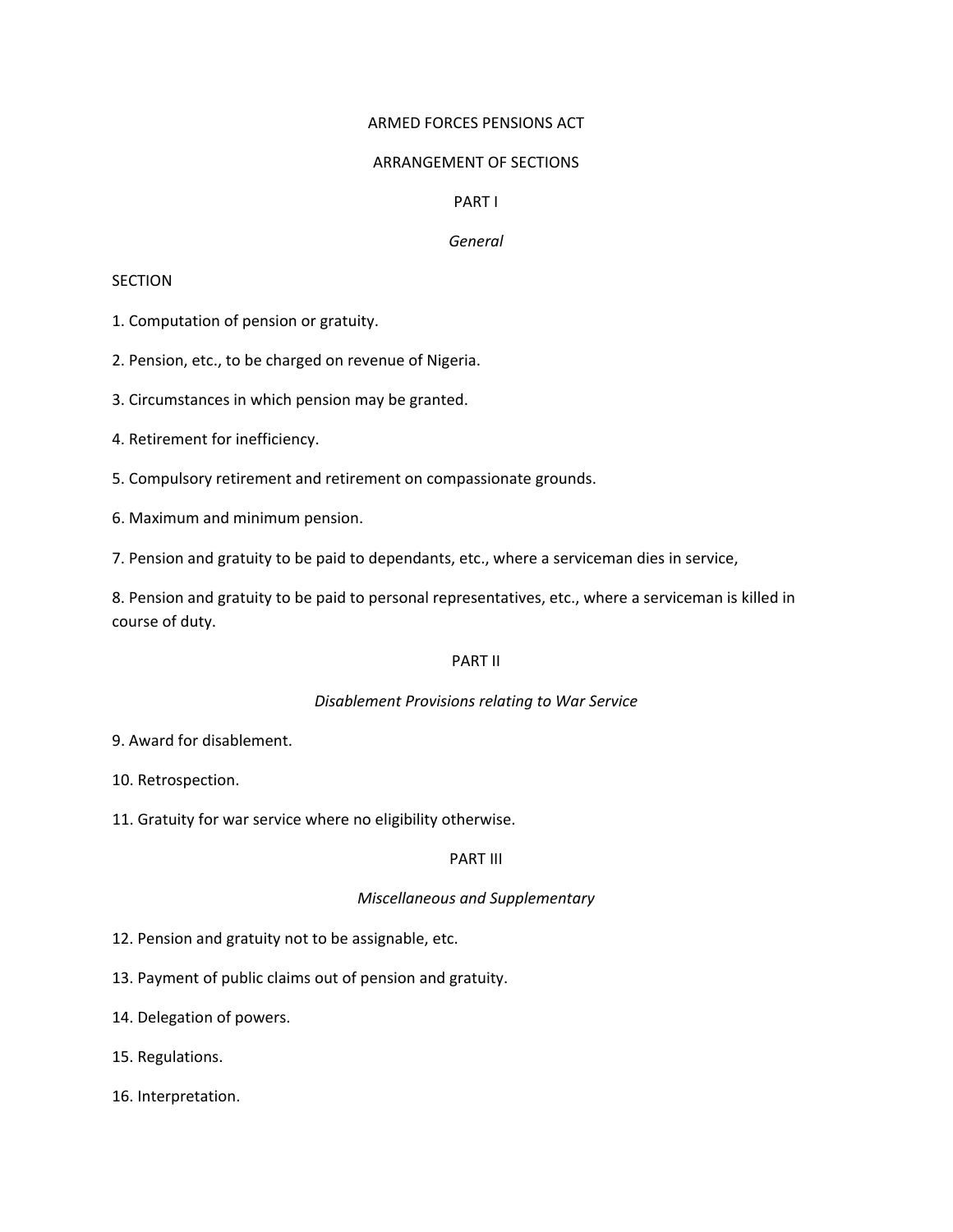17. Short title, repeals and savings.

#### **SCHEDULES**

#### FIRST SCHEDULE

*Computation of Pensions and Gratuities to Servicemen*

SECOND SCHEDULE

*Pensions and Gratuities for Disablement*

THIRD SCHEDULE

*Enactments Repealed*

\_\_\_\_\_\_\_\_\_\_\_\_\_\_\_\_\_\_\_\_\_\_\_\_\_\_\_\_\_\_

**An Act to consolidate all enactments dealing with pensions, war pensions and disability benefits and gratuities for members of the armed forces of the Federation, (taking into account the new pensions and gratuities devised for the armed forces).** 

[Commencement.] [1st April, 1974]

### **1. Computation of pension or gratuity**

(1) Subject to the provisions of this Act, any pension or gratuity payable to any serviceman under this Act shall be computed in accordance with the provisions of the First Schedule to this Act.

### [First Schedule.]

(2) In the computation of pensionable service and qualifying service for the purposes of this Act‐

(a) where an officer served in any of the Armed Forces of the Federation during the period between 27 May, 1967 and 15 January, 1970 ‐

(i) each completed year of war service shall count as two years;

(ii) a period of war service exceeding four months and not included in a completed year shall count as one year; and

(iii) a period of war service not exceeding four months and not included in a completed year or in a period of the kind mentioned in sub-paragraph (ii) of this subsection shall count as six months;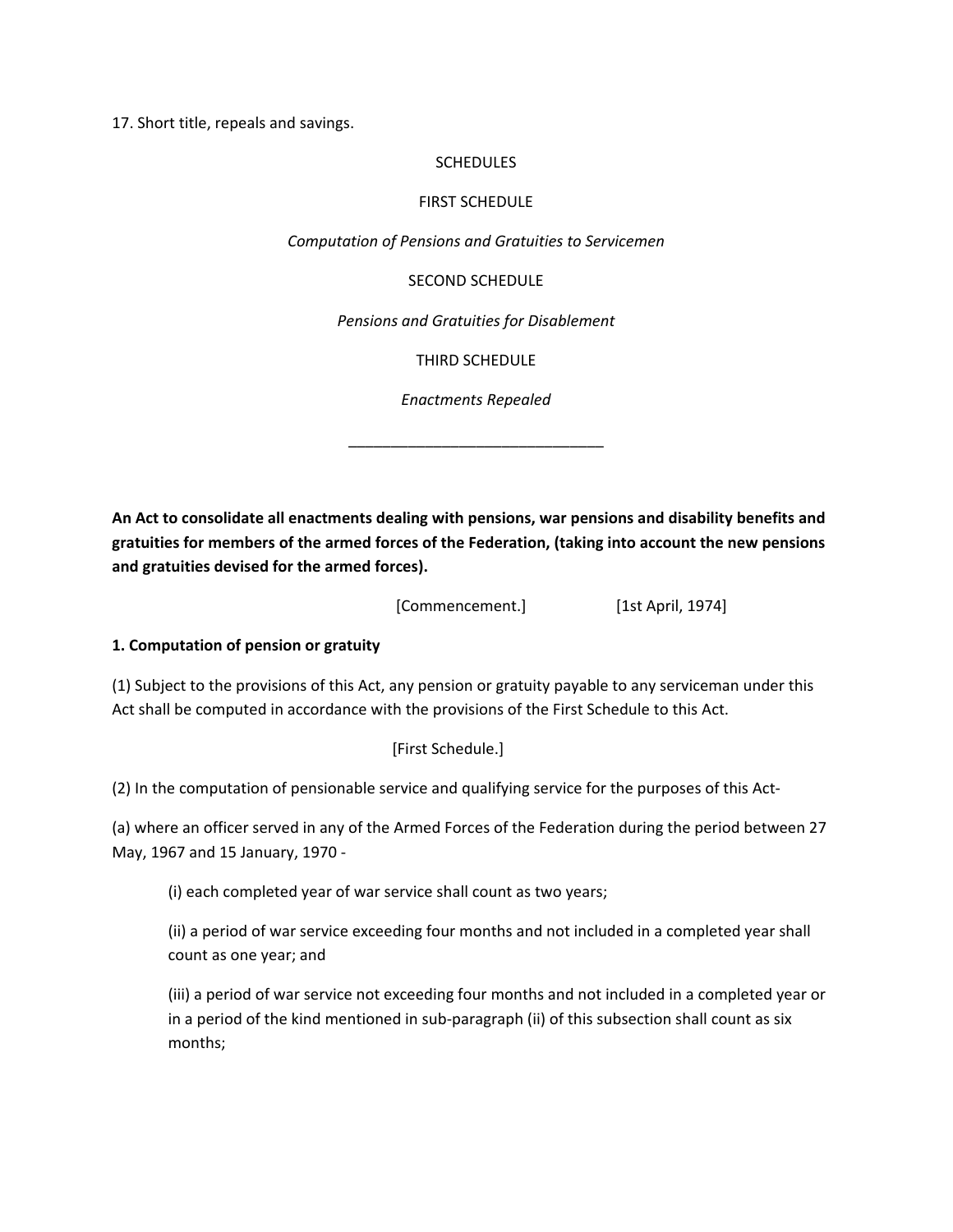(b) any period of service (other than war service) over six months and not included in a completed year shall for the purposes of the First Schedule to this Act as relates to officers entitled to a pension, count as one year.

# [First Schedule.]

(3) Pensions and gratuity already awarded under the provisions of any other enactment may be recalculated in order to take account of subsection (2) of this section.

## **2. Pension, etc., to be charged on revenue of Nigeria**

There shall be charged on and paid out of the Consolidated Revenue Fund of the Federation all such sums of money as may from time to time be granted by the Federal Government by way of pension or gratuity in accordance with this Act.

## **3. Circumstances in which pension may be granted**

(1) No pension or gratuity shall be granted under this Act to an officer holding a regular commission except on his retirement from service in the Armed Forces in one of the following cases-

(a) at any time after serving for not less than fifteen years;

(b) on compulsory retirement under the provisions of section 5 (1) of this Act;

(c) on compulsory retirement for the purpose of facilitating improvements in the organisation of the armed forces by which greater efficiency or economy may be effected;

(d) at any time on medical evidence to the satisfaction of the Minister that he is incapable by reason of any infirmity of mind or body of discharging his military duties and that such infirmity is likely to be permanent;

(e) in the case of removal on the ground of inefficiency as provided in section 4 of this Act;

(f) on voluntary withdrawal after putting in not less than ten years but less than fifteen years continuous services as an officer:

Provided that‐

(i) in respect of paragraphs (c) to (f) of this subsection, if the officer has served for not less than ten years but less than fifteen years before his retirement, he shall be entitled to only a gratuity as specified in the appropriate column of the Table in the First Schedule to this Act;

## [First Schedule.]

(ii) if the officer has served for a minimum of three years but less than ten years before he is required to retire, he shall be entitled to an *ex‐gratia* gratuity calculated on pro‐rata basis at the rate often per cent for every completed year of service.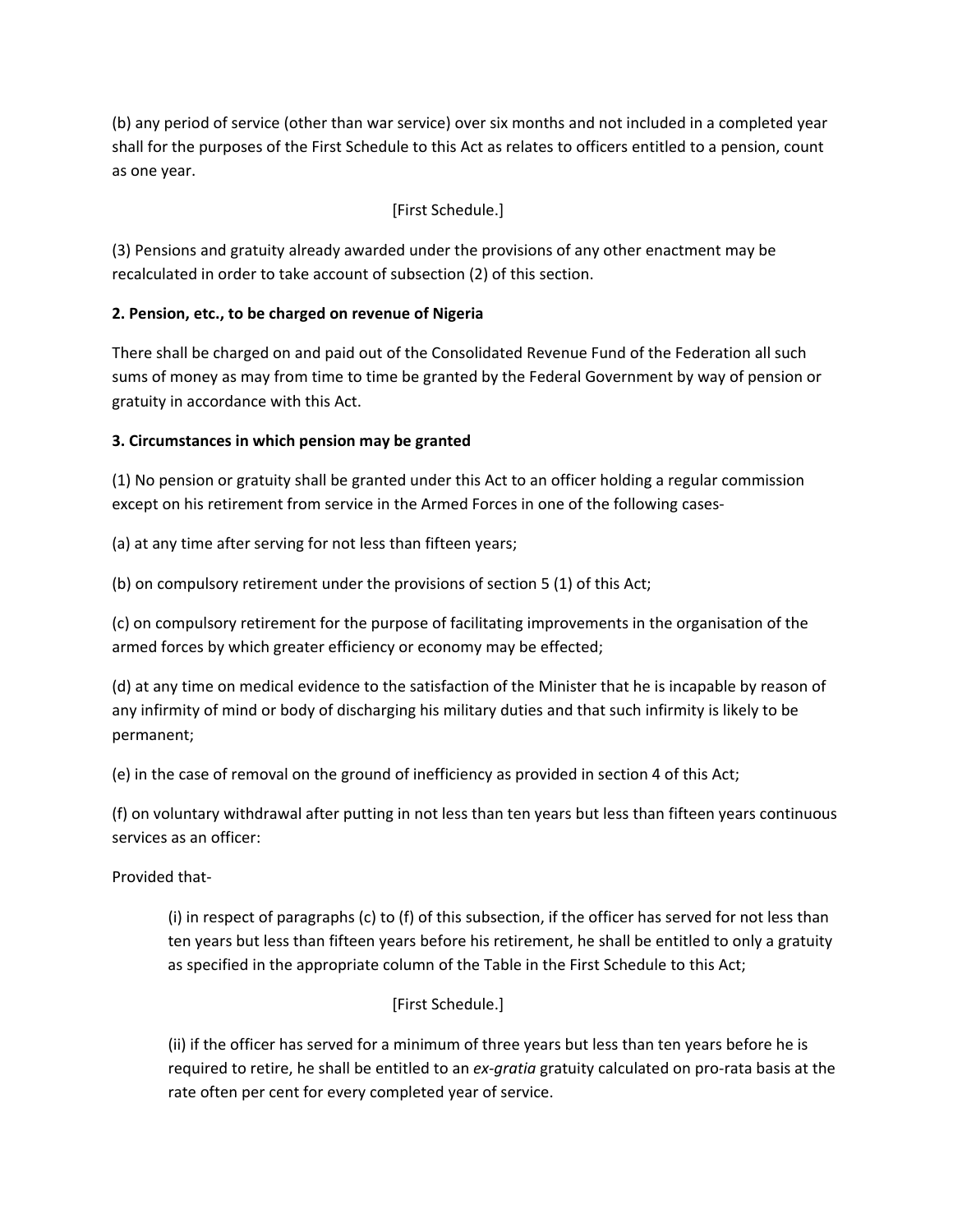(2) No pension or gratuity shall be granted under this Act to an officer holding a short service commission except‐

(a) to such an officer who has been injured without his own default in circumstances specifically attributable to the nature of his duty, the Minister being satisfied on medical evidence that as a result of such injury he is incapable of discharging his duties in the service and that injury is likely to be permanent; or

(b) to such an officer who was granted such commission without break of service after service in the ranks, on retirement from the service in one of the cases specified in subsection (1) of this section.

(3) No pension shall be granted under this Act to another rank except on his retirement from the service in one of the following cases‐

(a) on or after the completion of fifteen years' qualifying service;

(b) on or after the completion of ten years' qualifying service and on medical evidence to the satisfaction of the Minister that he is incapable by reason of any infirmity of mind or body of discharging his duties and that such infirmity is likely to be permanent:

Provided that, the Minister may grant a pension to another rank who has not completed ten years' qualifying service, in a case where the other rank has been injured without his own default in circumstances specifically attributable to the nature of his duty, the Minister being satisfied on medical evidence that as a result of the injury he is incapable of discharging his duties and that the injury is likely to be permanent; but the pensions to be awarded in this case shall be two per cent of the annual pensionable salary subject to a maximum of thirty per cent of the terminal salary of the other rank concerned;

(c) on discharge in consequence of a reduction of the establishment of the armed forces in the case of another rank who has completed not less than fifteen years' service.

(4) No gratuity shall be granted under this Act to another rank except on his retirement from the service in one of the following cases‐

(a) on or after the completion often years' qualifying service;

(b) at any time on medical evidence to the satisfaction of the Minister that he is incapable by reason of any infirmity of mind or body of discharging his duties and that such infirmity is likely to be permanent and is not self‐inflicted.

(5) No other rank who has been granted a gratuity under the provisions of subsection (4) of this section or other retiring benefit in respect of his service shall be permitted to draw a pension in respect of the same period of service under subsection (3) of this section unless he shall first have refunded such gratuity or retiring benefit.

### **4. Retirement for inefficiency**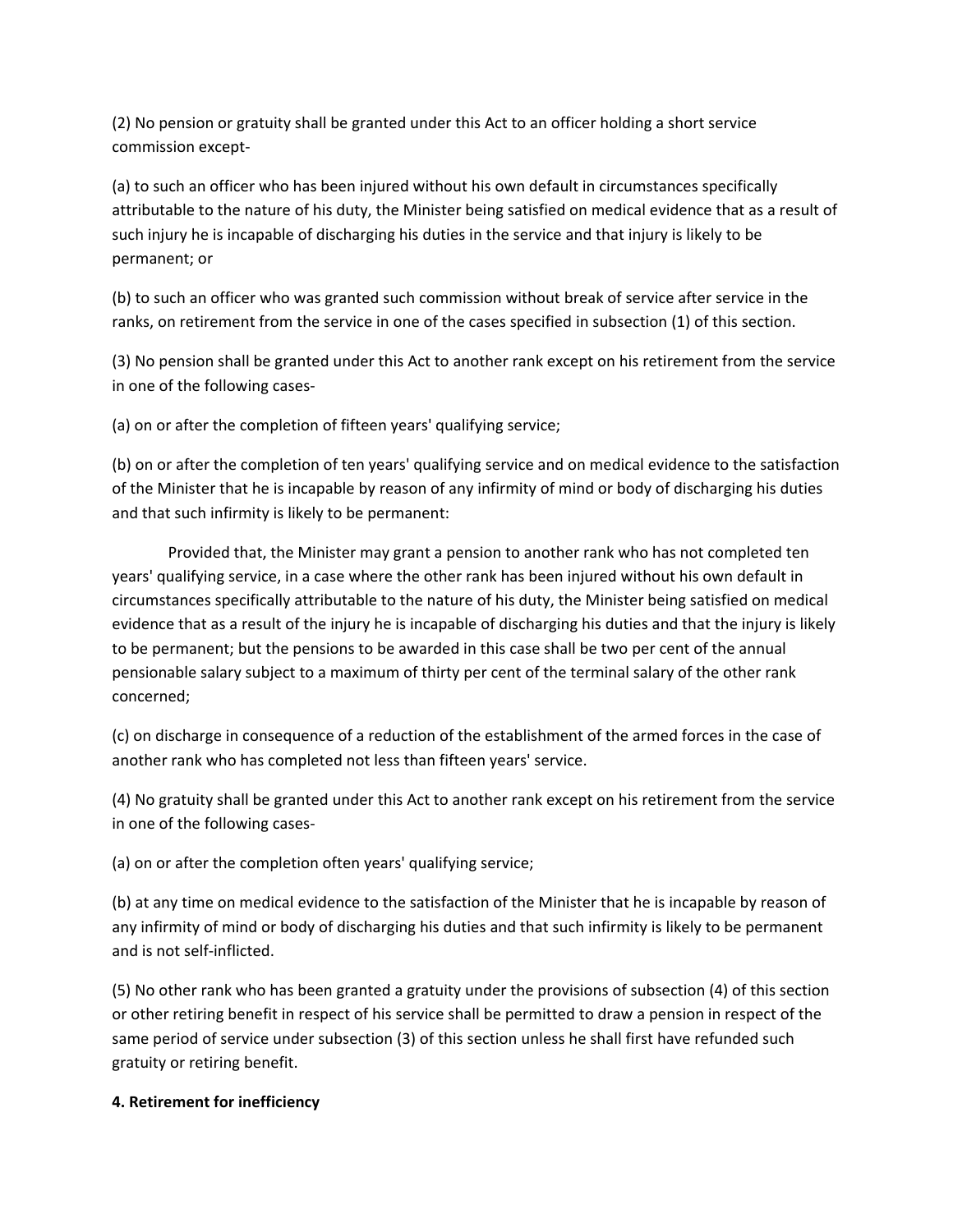Where an officer is removed from the service on the ground of his inability to discharge his duties efficiently, and a pension or gratuity cannot otherwise be granted to him under the provisions of this Act, the Minister may, if he considers it justifiable having regard to all the circumstances of the case, grant such proportionate pension or gratuity as he thinks just and proper, not exceeding in amount that for which the officer would be eligible if he retired from the service in the circumstances described in paragraph (d) of subsection (1) or paragraph (a) of subsection (2) of section 3 of this Act.

### **5. Compulsory retirement and retirement on compassionate grounds**

(1) It shall be lawful for the Minister to require an officer holding a regular commission to retire from the service at any time after he has attained the age of forty-five years subject to three months' notice in writing of such requirement being given.

(2) An officer holding a regular commission may, in extreme compassionate circumstances, be allowed to resign, to withdraw or, as the case may be, to retire from the service at any time on application in writing to the Minister.

### **6. Maximum and minimum pension**

(1) A pension granted to an officer or other rank under this Act shall not exceed eighty per cent of the highest pensionable emoluments drawn by him at any time in the course of his military service.

(2) A pension granted to an officer or other rank under this Act shall not be less than N360 *per annum*.

(3) For the purposes of this section an additional pension granted in respect of injury shall not be taken into account; but where the officer or other rank is granted such an additional pension under this Act, the amount thereof together with the remainder of his pension under this Act shall not exceed one hundred per cent of his highest pensionable emoluments at any time in the course of his service.

### **7**. **Pension and gratuity to be paid to dependants, etc., where a serviceman dies in service**

(1) Where a serviceman dies in the service after the completion of the minimum period of qualifying service, there shall be paid to his legal personal representatives, or to any person being a relation or dependant of such serviceman‐

(a) a gratuity equal to one year's salary of such serviceman, up to 31 March, 1978 and the gratuity he would have been entitled to if he had retired on the date of his death after 31 March, 1978; and

(b) such pension as would have been payable to the serviceman if he had retired at the date of his death.

(2) Where a serviceman dies before completing the minimum period of qualifying service, his designated survivors shall be paid a death gratuity of only one year's salary.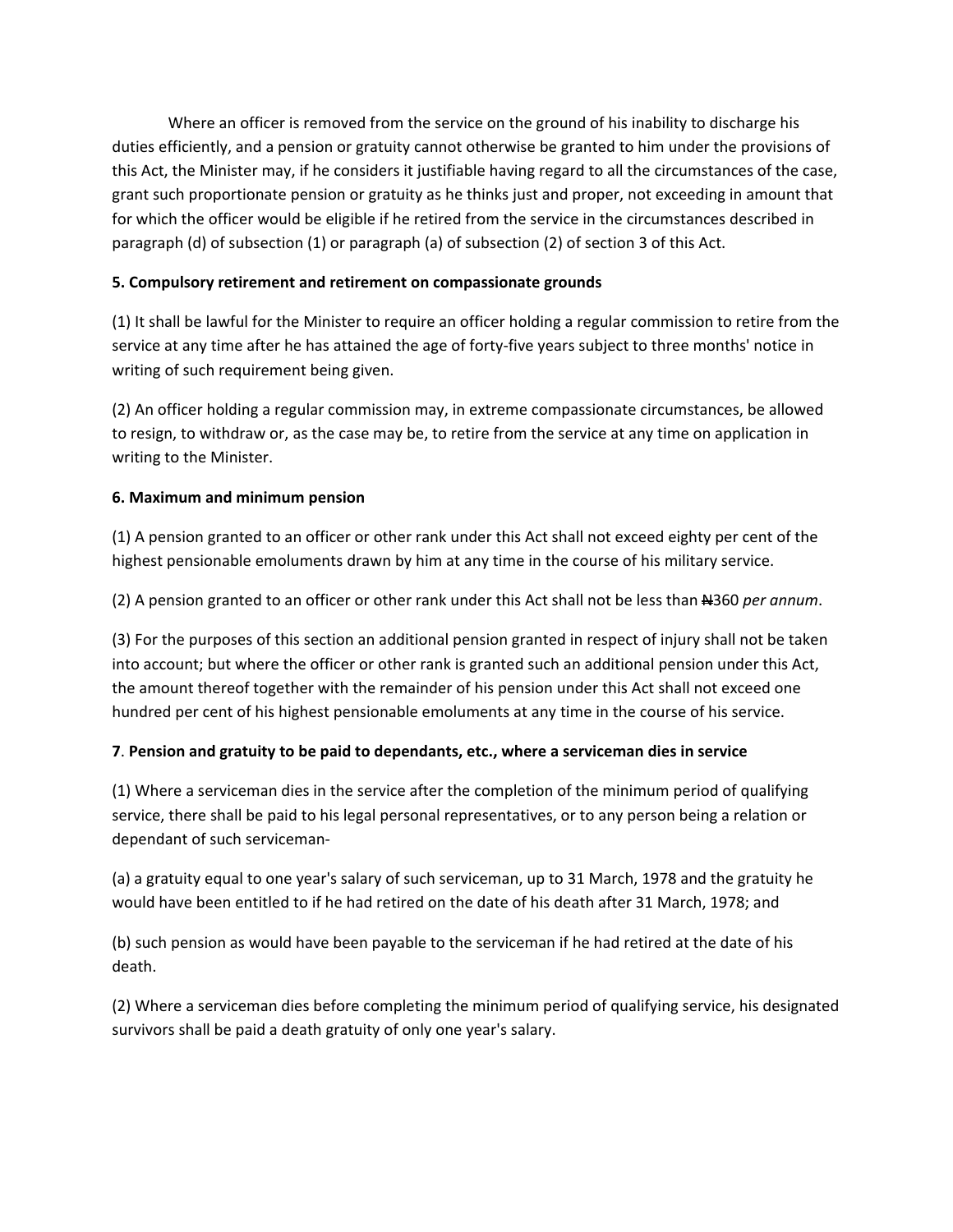(3) Any pension payable under subsection (1) of this section shall be paid to any person entitled thereto for a period expiring at the end of five years after the death of the serviceman, so however that a lump sum representing five years' pensions may be paid forthwith to the person entitled thereto.

# **8. Pension and gratuity to be paid to personal representatives, etc., where a serviceman is killed in course of duty**

(1) Without prejudice to subsection (2) of this section where during his period of service, a serviceman dies as a result of injuries received in the course of his duties‐

(a) without his own default; and

(b) on account of circumstances specifically attributable to the nature of his duty,

there shall be paid to his legal personal representative or, in any case where there is no legal personal representative, to any person being a trustee or heir of such serviceman a gratuity equal to one year's salary of such serviceman a gratuity which the officer would have been entitled to on the date of his death, whichever is higher.

(2) In addition to the gratuity payable under subsection (1) of this section, there shall be granted‐

(a) if the deceased serviceman leaves a widow, a pension to her, for life while unmarried and of good character, at a rate not exceeding one third of his accrued pension at the date of his death;

(b) if the deceased serviceman leaves a widow to whom pension is granted under paragraph (a) of this subsection and a child or children, a pension in respect of each child, until such child attains the age of eighteen years, of an amount not exceeding one third of the pension prescribed in that paragraph; but where the deceased leaves only one child that child shall be entitled to two thirds of the deceased officer's accrued pension until he attains the age of eighteen years, or if engaged in full‐time course of studies at an institution of higher learning, until he attains the age of 25 years;

(c) if the deceased serviceman leaves a child or children, but does not leave a widow or no pension is granted to the widow, a pension in respect of each child until such child attains the age of eighteen years, of double the amount prescribed by paragraph (b) of this section;

(d) if the deceased serviceman leaves a child or children and a widow to whom a pension is granted under paragraph (a) of this subsection and the widow subsequently dies, a pension in respect of each child as from the date of the death of the widow until such child attains the age of eighteen years, of double the amount prescribed by paragraph (b) of this subsection;

(e) if the deceased serviceman does not leave a widow, or if no pension is granted to his widow, and if his mother was wholly or mainly dependent on him for her support, a pension to the mother, while of good character and without adequate means of support, of an amount not exceeding the pension which might have been granted to the widow:

Provided that‐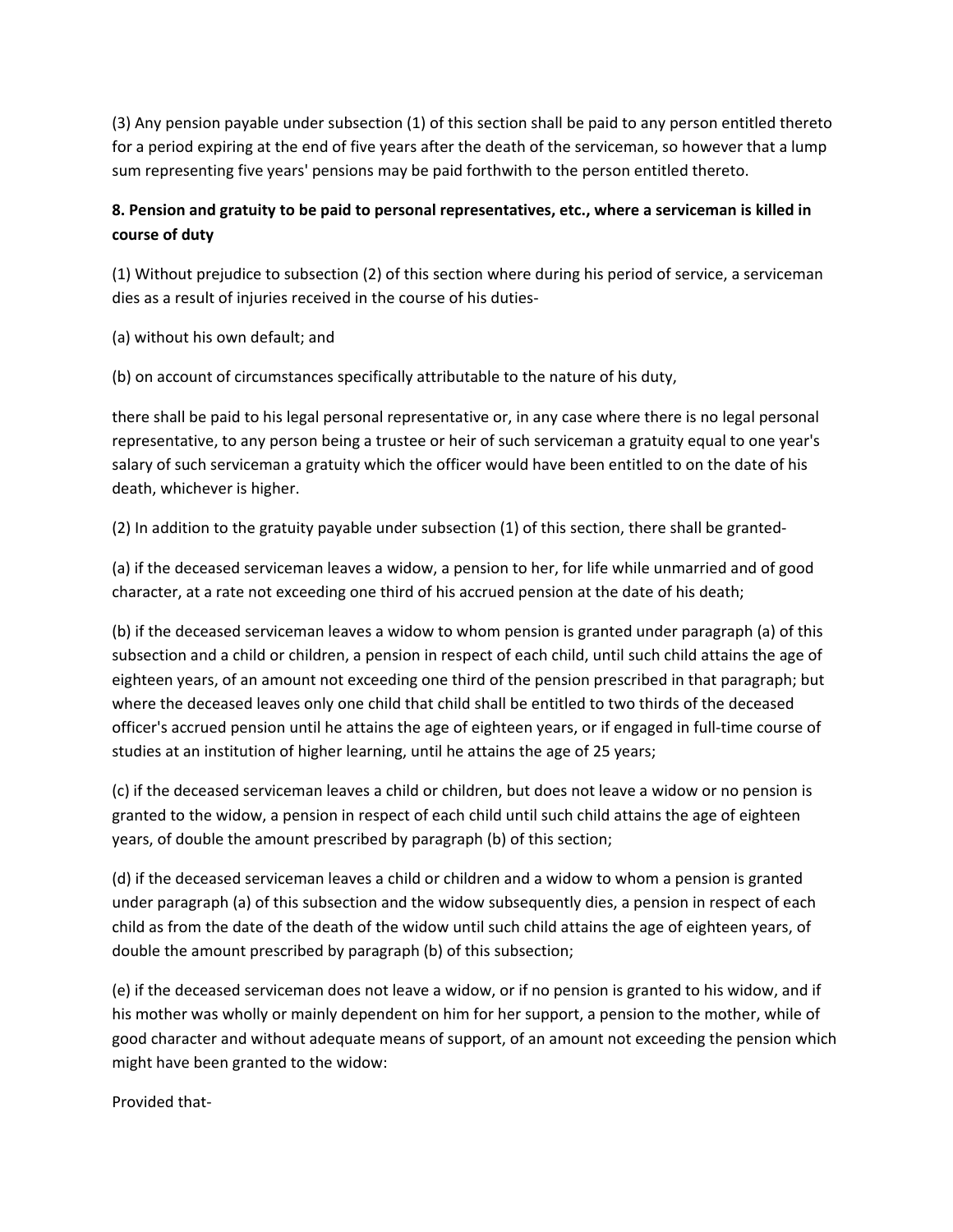(i) a pension shall not be payable under this subsection at any time in respect of more than four children;

(ii) in the case of a pension granted under paragraph (e) of this subsection, if the mother is a widow at the time of the grant of the pension and subsequently re-marries, such pension shall cease as from the date of re‐marriage; and if it appears to the Minister at any time that the mother is adequately provided with other means of support, such pension shall cease as from such date as the Minister may determine;

(iii) a pension granted to a female child under this section shall cease upon the marriage of such child under the age of eighteen years;

(iv) where a deceased serviceman leaves more than one widow, the Minister may grant a pension or pensions to one or more of such widows not exceeding in the aggregate the

total value of the pension which might be granted to a sole widow under the preceding provisions of this subsection;

(v) where a deceased serviceman leaves a widow to whom one third of his annual pensionable emolument has been granted and an only child, the Minister may grant to that only child a pension representing the balance of the deceased serviceman's pensions, that is to say, two thirds thereof.

(3) For the purpose of this section, the word **"child"** includes‐

- (a) a posthumous child;
- (b) a child born out of wedlock the onus of the proof of paternity of which shall be on such child; and
- (c) a step‐child or a child adopted in a manner recognised by law (including customary or Moslem law).

### **PART II**

### *Disablement Provisions relating to War Service*

### **9. Award for disablement**

(1) Pension and gratuity to be awarded to a serviceman in respect of disablement of the serviceman due to war service in the armed forces shall be computed on the last pay of such serviceman in accordance with the provisions of the Second Schedule to this Act.

[Second Schedule.]

(2) A serviceman shall be regarded as disabled for the purposes of this section, if the termination of his service is necessitated or accelerated by an injury or condition due to war service.

### **10. Retrospection**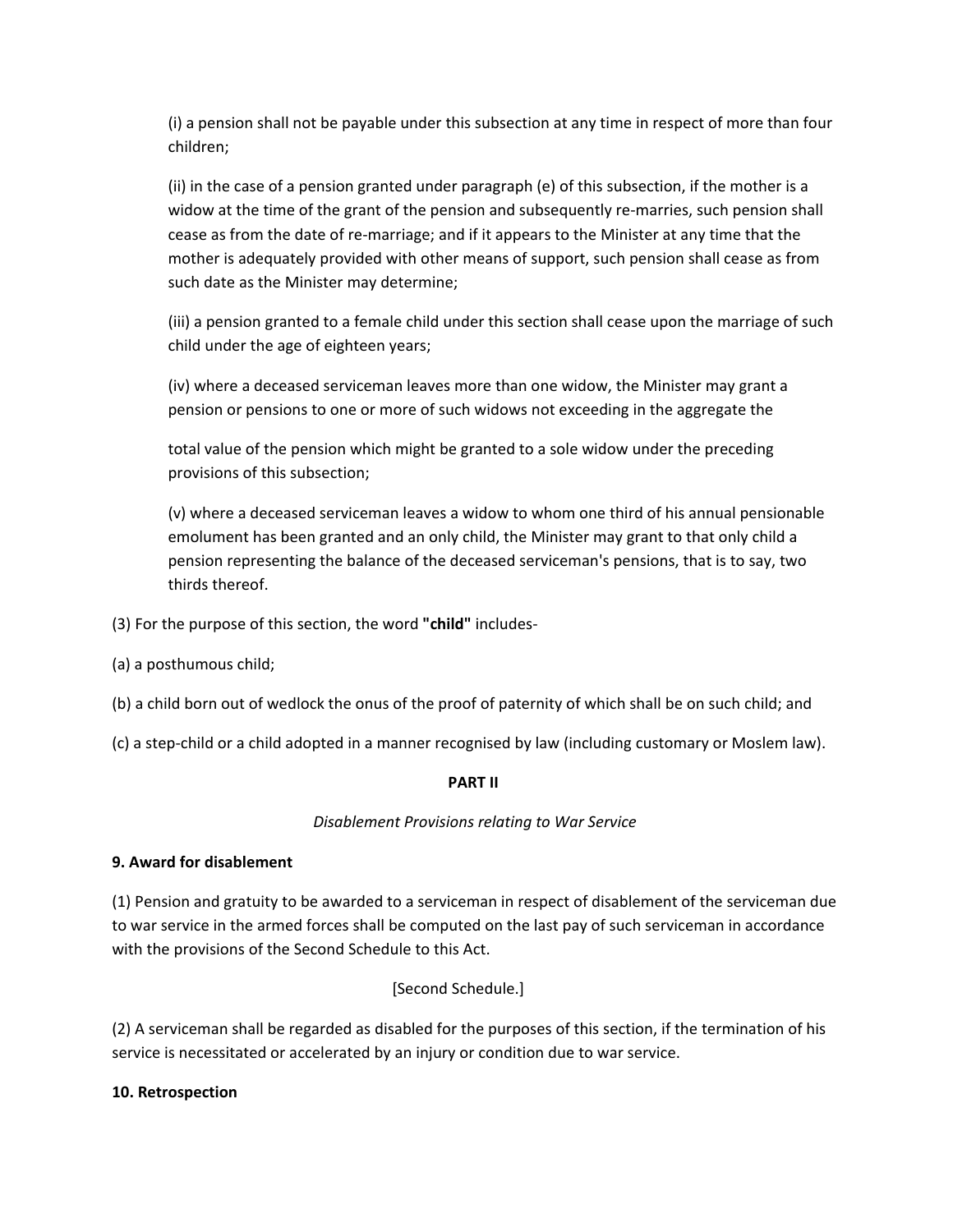Any awards under this Part to a disabled serviceman may be made retrospectively, so however that no such award shall be made to take effect before the termination of his services.

### **11. Gratuity for war service where no eligibility otherwise**

Where a serviceman with war service is not, on the termination of his service, eligible for a pension or gratuity under this Act, the Minister may grant to the serviceman on the termination of his service either a gratuity calculated by multiplying one tenth of the serviceman's last pay by the number of completed months of his service or a gratuity equivalent to the serviceman's salary for one year, whichever is the greater.

### PART III

## *Miscellaneous and Supplementary*

### **12. Pension and gratuity not to be assignable etc.**

A pension or gratuity granted under this Act shall not be assignable or transferable or liable to be attached, sequestrated or levied upon for or in respect of any debt or claim whatsoever for the purpose of satisfying‐

(a) a debt due to the Federal Government; or

(b) an order of any court for the payment of periodical sums of money towards the maintenance of the wife or former wife or minor child of the serviceman of whom the pension or gratuity has been granted.

### **13. Payment of public claims out of pension and gratuity**

Where the Minister is satisfied that-

(a) a sum is due to the Federal Government from a person to whom a pension or gratuity mayor has been awarded under this Act; or

(b) an overpayment on account of any such pension or gratuity has been made to any person by the Federal Government,

the Minister may authorise the deduction from the pension or gratuity, in respect of that sum or overpayment, of such amounts at such times as he may think fit; and the amounts so deducted shall be applied in or towards paying that sum or overpayment.

### **14. Delegation of powers**

The Minister may by order published in the Federal *Gazette* delegate to another person or authority all or any of his powers under this Act, so however that‐

(a) the delegation of a power under this section above shall not prevent the Minister from continuing to exercise the power if he thinks fit;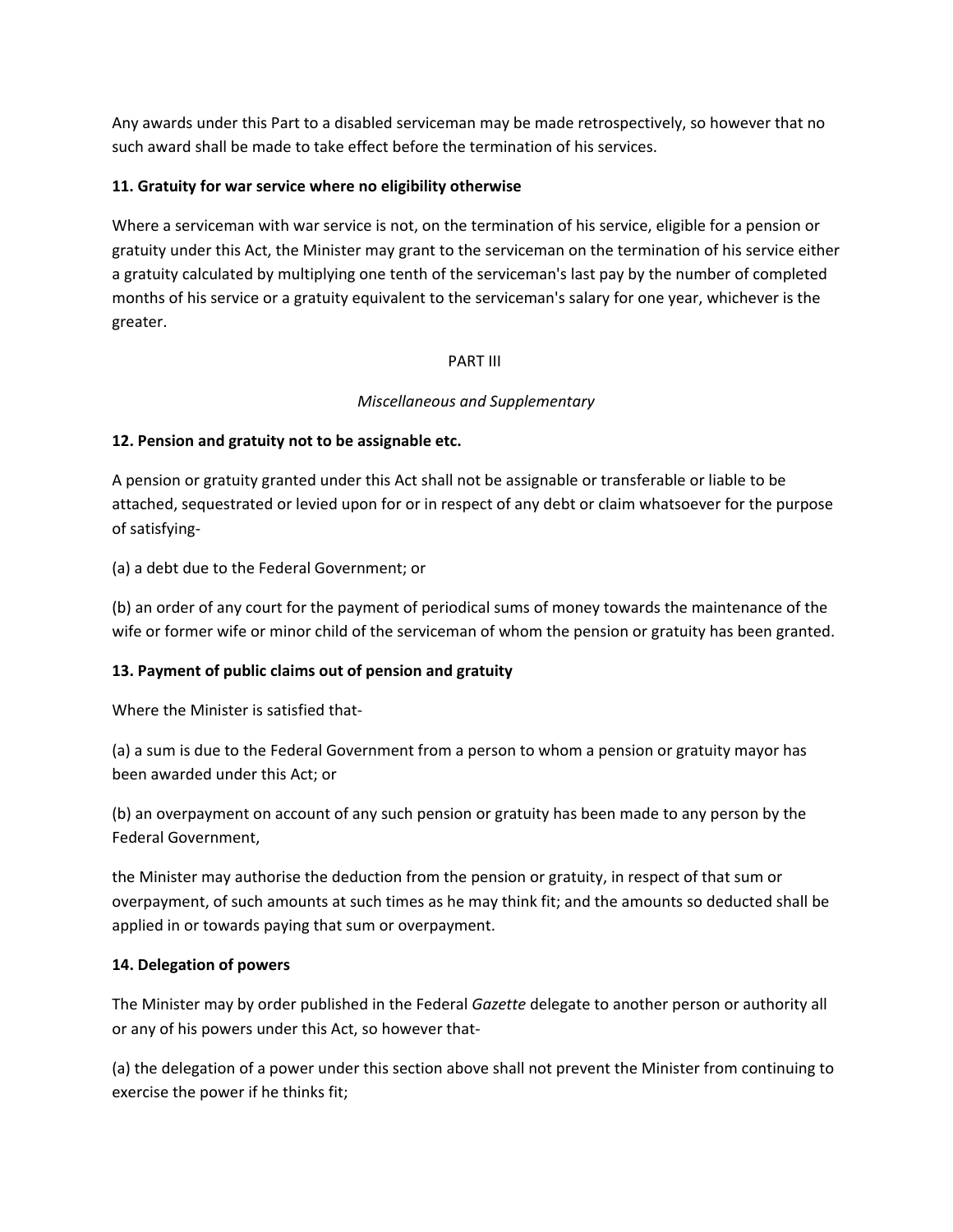(b) the delegation of powers under this section shall not extend to the power to make regulations under this Act.

## **15. Regulations**

(1) The Minister, with the approval of the President, may by regulations make provisions generally for carrying into effect the provisions of this Act and in particular, but without prejudice to the generality of the foregoing, may by regulations amend the provisions of the First and Second Schedules to this Act.

## [First and Second Schedules.]

(2) Whenever the Minister is satisfied that it is equitable that any regulation made under this section should have retrospective effect in order to confer a benefit upon or remove a disability attaching to any person, that regulation may be given retrospective effect for that purpose.

### **16. Interpretation**

In this Act, unless the context otherwise requires‐

**"Armed Forces of the Federatio**n" means the Nigerian Army, the Nigerian Navy and the Nigerian Air Force;

**"basic pay**" means the daily rate of pay payable to an other rank, but does not include allowances;

**"disabled**" means physical or mental injury or damage, or loss of physical or mental capacity;

**"ex‐serviceman**" means a past member of the Armed Forces;

**"free services element"** means such amount as is prescribed in the First Schedule, as being the estimated value of free facilities including lodging, rations, clothing and medical attention;

## [First Schedule.]

## **"last pay"‐**

(a) in relation to a serviceman whose service has terminated, means the amount payable to him for a month (or if he was on a daily rate of pay, for thirty‐one days) in respect of the substantive rank held by him immediately before the termination of his service together with, in the case of a serviceman who is not an officer, the free services element;

(b) in the case of a serviceman who is not an officer, service and rank increments and the free services element;

**"lodging"** means the provision of furnished accommodation, fuel and light and personal service;

**"medical board"** means any medical board appointed by the Minister, or by any other person pursuant to a delegation under section 14 of this Act, to assess the degree of disablement of a serviceman;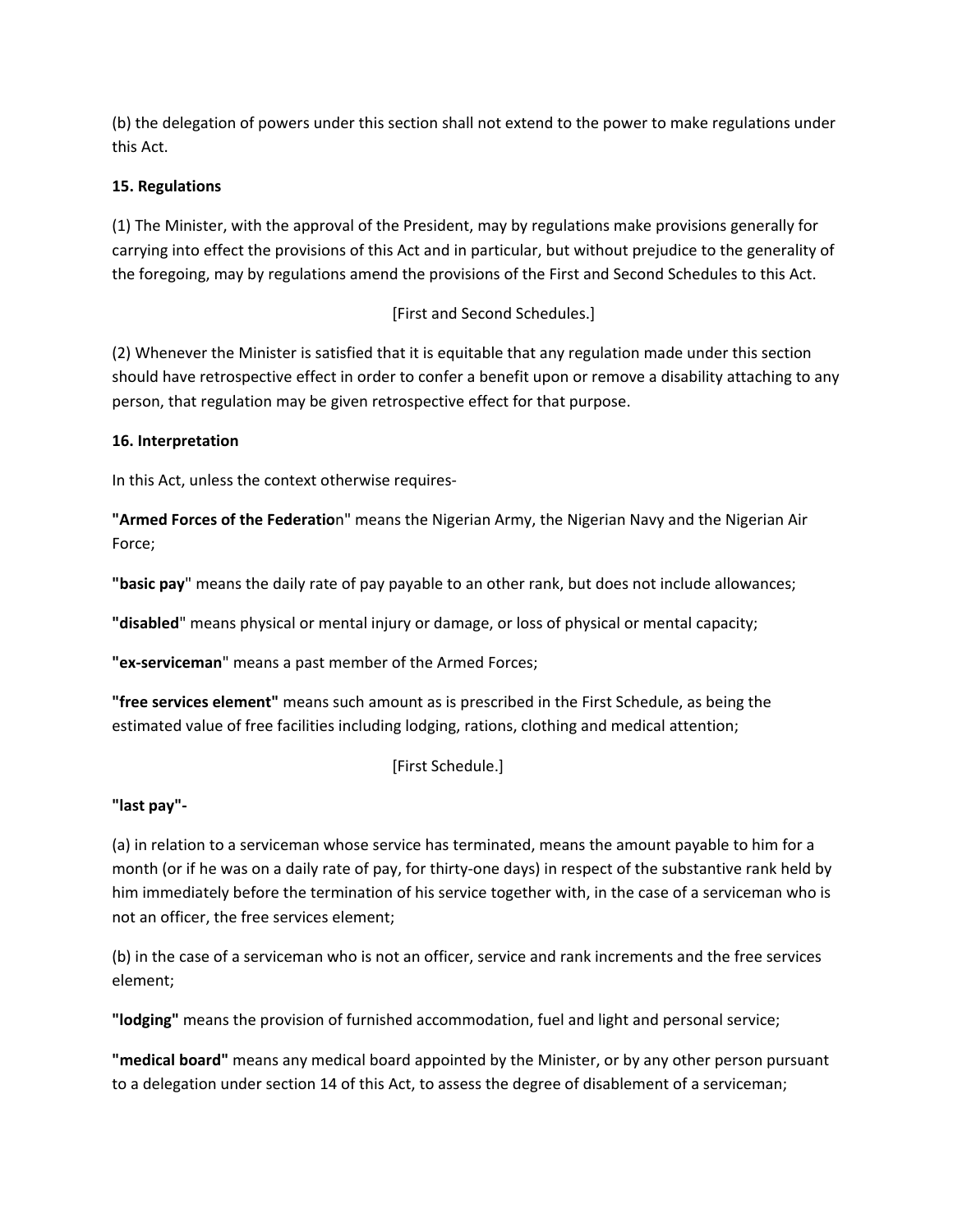**"Minister"** means the Minister charged with responsibility for military pensions;

**"officer"** means a person holding a commission in the Armed Forces;

**"other rank"** means a person enlisted in the Armed Forces and who is not holding a commission;

### **"pensionable emoluments"‐**

(a) in respect of an officer, means the salary attached to the last substantive rank held by the officer but does not include any allowance whatsoever;

(b) in respect of an other rank includes‐

- (i) the last pay attached to the last substantive rank held by the other rank; and
- (ii) the free services element but does not include any other emoluments whatsoever;

**"pensionable service"** means service in the Armed Forces (including service or employment under the Government of the Federation or of a State or any other service approved by the Minister and which has been transferred to the Armed Forces) which may be taken into account in computing a serviceman's pension under this Act;

**"qualifying service"** means service in the Armed Forces (including service or employment under the Government of the Federation or of a State or any other service approved by the Minister and which has been transferred to the Armed Forces) which may be taken into account in determining whether a serviceman is eligible by length of service for a pension or gratuity;

**"regular commission"** does not include a short service commission;

**"retirement"** includes discharge and also cessation of service with the Colours on transfer to the Reserve;

**"serviceman"** means a present member of the Armed Forces;

**"short service commission"** means a commission granted for a specific term of years whether with an option to extend the term or otherwise;

**"termination"**, in relation to a serviceman's service, means termination of full‐pay service by retirement, release, discharge, demobilisation, transfer to the Reserve or otherwise howsoever;

**"war service"** means any or all of the following, that is‐

(a) service in the Armed Forces after 27 May, 1967 and ending immediately before 17 January, 1970;

(b) service in connection with internal security operations, that is all operations in aid of civil authority in the maintenance of law and order;

(c) any other service as may be declared from time to time by order made by the President.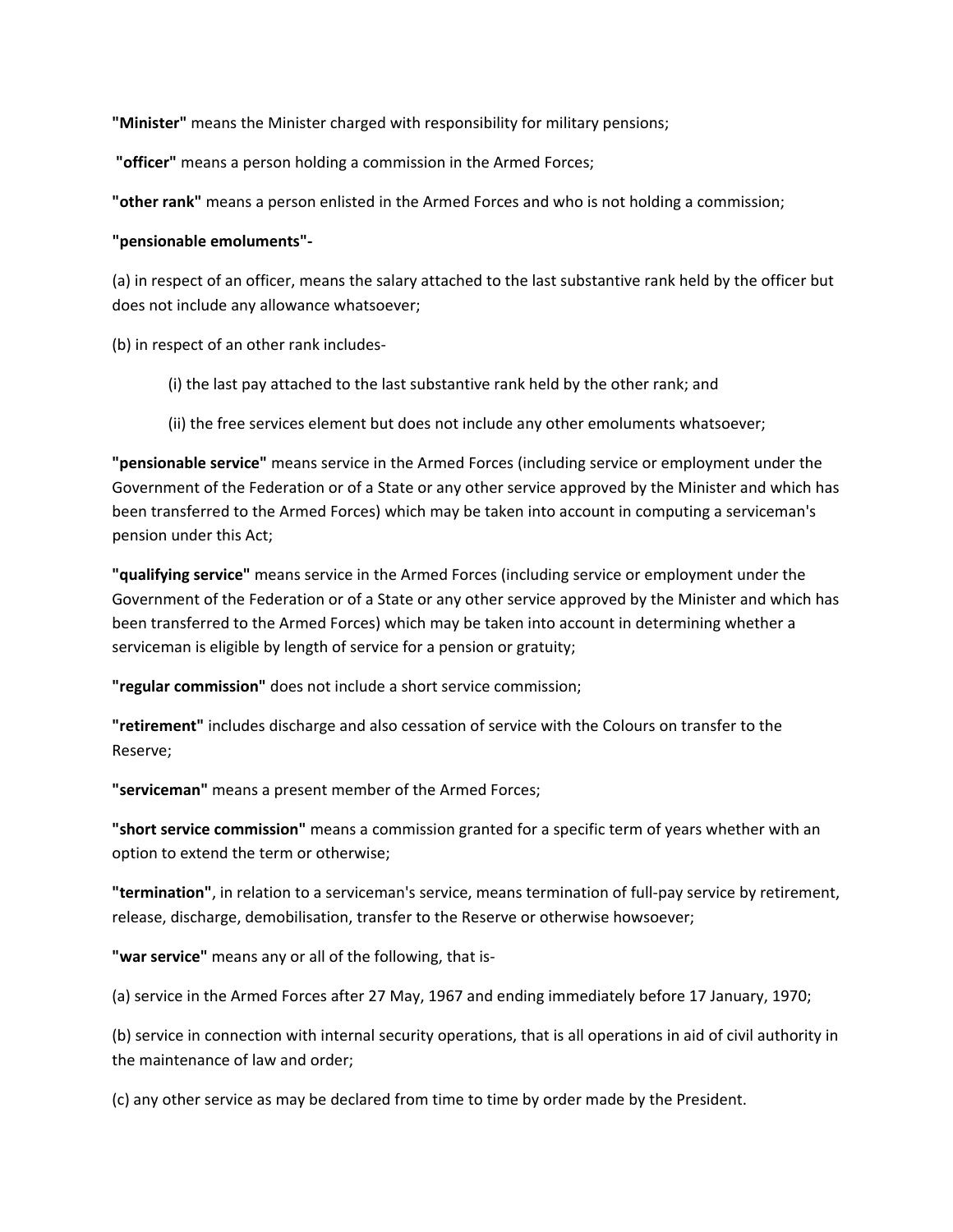### **17. Short title, repeals and savings**

(1) This Act may be cited as the Armed Forces Pensions Act.

(2) The enactments set out in the Third Schedule to this Act are hereby repealed, so however that pensions and gratuities already granted under the repealed enactments shall continue to be paid, or as the case may require, be paid as if granted under this Act and such pension and gratuity shall accordingly be recalculated in order to take account of the provisions of the Act where applicable or, as the case may require, of the Pensions Act.

[Third Schedule. Cap. P4.]

#### **SCHEDULES**

### FIRST SCHEDULE

### [Section 1 (1).]

### *Computation of Pensions and Gratuities to Servicemen*

### *To whom, and at what rates Pension may be granted*

**1**. (1) Subject to the provisions of this Act, every officer holding a regular commission or an other rank may be granted on retirement a pension‐

(a) in the case of an officer who has been in the service for fifteen years or more at the rate set out in the applicable column of the Table below;

(b) in the case of an other rank who has-

(i) completed fifteen years' qualifying service; or

(ii) completed ten years' qualifying service if his retirement is with the consent of the Minister on the ground that he is incapable by reason of any infirmity of mind or body of discharging his military duties and such infirmity is likely to be permanent; or

(iii) been re‐engaged after completing ten years' service and who has been discharged in consequence of a reduction of the establishment of the Armed Forces of Nigeria, in the applicable column of the said Table.

(2) Subject to the provisions of this Act, an officer holding a short service commission whose total service including service in the ranks is fifteen years or more may be granted on retirement a pension calculated under sub‐paragraph (1) above as in the case of an officer holding a regular commission, and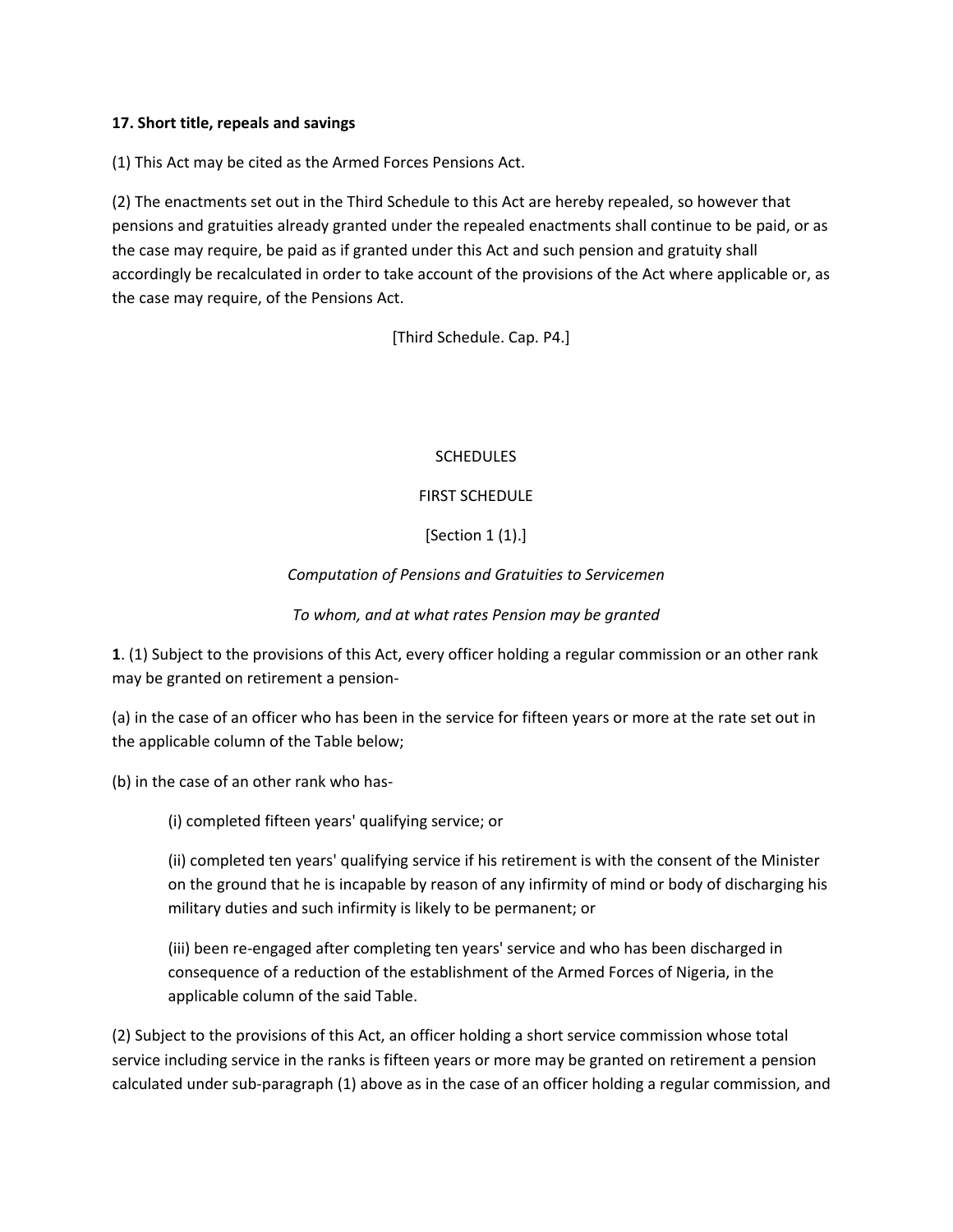for the purpose of the calculation of such pension his period of service in the ranks shall count in full as pensionable service. 

# *Gratuity of Regular Officers whose length of Service does not qualify for the Pension*

**2.** (1) Every officer holding a regular commission, otherwise qualified for a pension, who has not completed the minimum period of service qualifying him for pension, may be granted on retirement a gratuity as specified in the applicable column of the Table attached to this Schedule.

(2) An officer holding a short service commission who is otherwise qualified for a pension but whose total service including service in the ranks does not qualify him for a pension may be granted on retirement a gratuity as specified in the applicable column of the Table attached to this Schedule, and for the purpose of such calculation his period of service in the ranks shall count in full.

## *Gratuity to Officer holding Short Service Commission*

**3**. Any pension or gratuity granted pursuant to paragraph 1 (2) or 2 (2) of this Schedule shall be in lieu of any other gratuity payable in respect of service while holding a short service commission.

# *Gratuity of other Rank whose length of Service does not qualify for Pension*

**4**. Every other rank who is not qualified for a pension but has completed not less than ten years' qualified service may be granted on retirement a gratuity as specified in the applicable column of the Table attached to this Schedule.

## *Amount of Free Services Element*

**5**. In calculating the pensionable emoluments of an other rank the free service element shall be  $\text{A200}$ , or such other sum as the Minister may by order declare to be the free services element for other ranks or a particular class of other ranks.

## *General Rules as to Qualifying Service*

**6**. (1) Subject to the provisions of this Act, qualifying service shall be the inclusive period between the date on which an officer or other rank begins to draw salary or basic pay in respect of service and the date of his leaving such service without deduction of any period during which he had been absent on leave.

(2) No period during which an officer or other rank was not in the service shall be taken into account as qualifying service.

(3) No period which is not qualifying service by virtue of the foregoing paragraphs shall be taken into account as pensionable service.

 *Continuity of Service*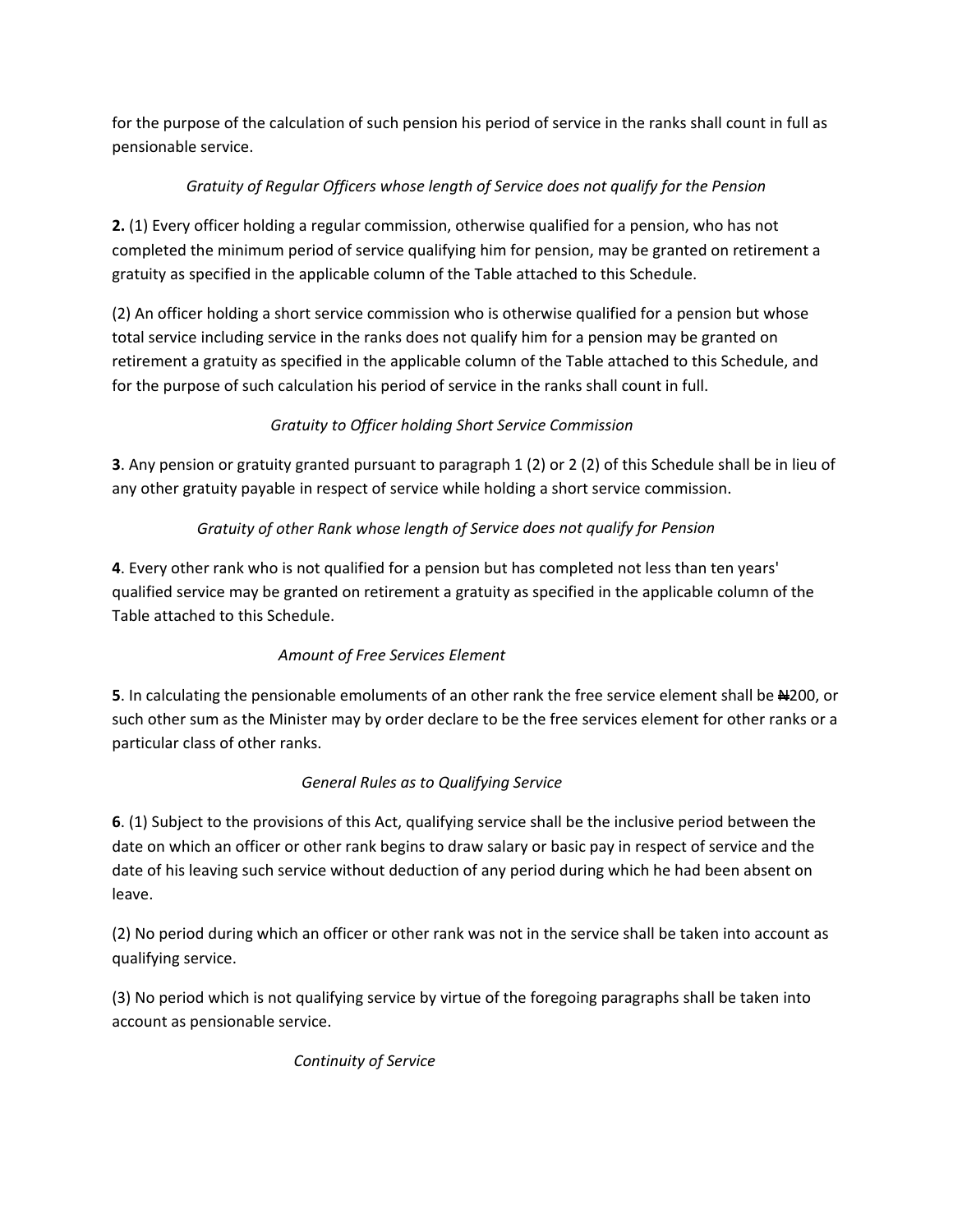**7**. (1) Except as otherwise provided in the Schedule, only continuous service shall be taken into account as qualifying service or as pensionable service.

(2) An officer holding a regular commission or other rank who retires from the service and who is re‐ engaged in the service within a period of five years from the date of his retirement, may be granted the pension or gratuity for which he would have been eligible if any break in his service immediately prior to such re-engagement had not occurred, such pension or gratuity to be in lieu of any pension or gratuity granted to him from the Consolidated Revenue Fund of the Federation or of a State of any other approved service which is required to be refunded as a condition of the application to the officer or other rank of this paragraph:

Provided that, in calculating a pension or gratuity granted in accordance with the provisions of this paragraph, no account shall be taken for any purpose of the period during which the officer or other rank was not in the service.

## *Service not reckonable as Pensionable Service*

**8.** The following periods of service shall not be taken into account as pensionable service‐

(a) any period in respect of which an officer or other rank shall have forfeited the whole of his salary or his basic pay: Provided that, in the case of an other rank, periods of forfeiture of pay not exceeding five days for absence and not exceeding seven days in respect of detention or imprisonment shall not be excluded from the computation of pensionable service;

(b) any period of service forfeited by sentence of a court martial or on conviction for desertion.

## *Military Service under a Short Service Commission*

**9**. (1) Where a period of military service under a short service commission is immediately followed by service under a regular commission such service shall count in full as pensionable service.

(2) An officer to whom the provisions of sub‐paragraph (1) of this paragraph apply shall not be entitled to any gratuity which would otherwise be payable to him under the terms of his contract of service and if he has received any sum of money by way of gratuity, he shall refund such sum within a period of six months from date of his appointment to a regular commission:

Provided that, the Minister may, if he thinks fit, extend the period during which payment shall be made.

# *Military Service not qualifying for Pension*

**10**. In this Schedule, except in paragraph 12, there shall not be taken into account as pensionable service any period of service while an officer or other rank was under the age of sixteen years.

# *Officer or other Rank Retiring on Account of Injuries*

**11.** When an officer holding a regular commission or another rank is permanently injured while in the service‐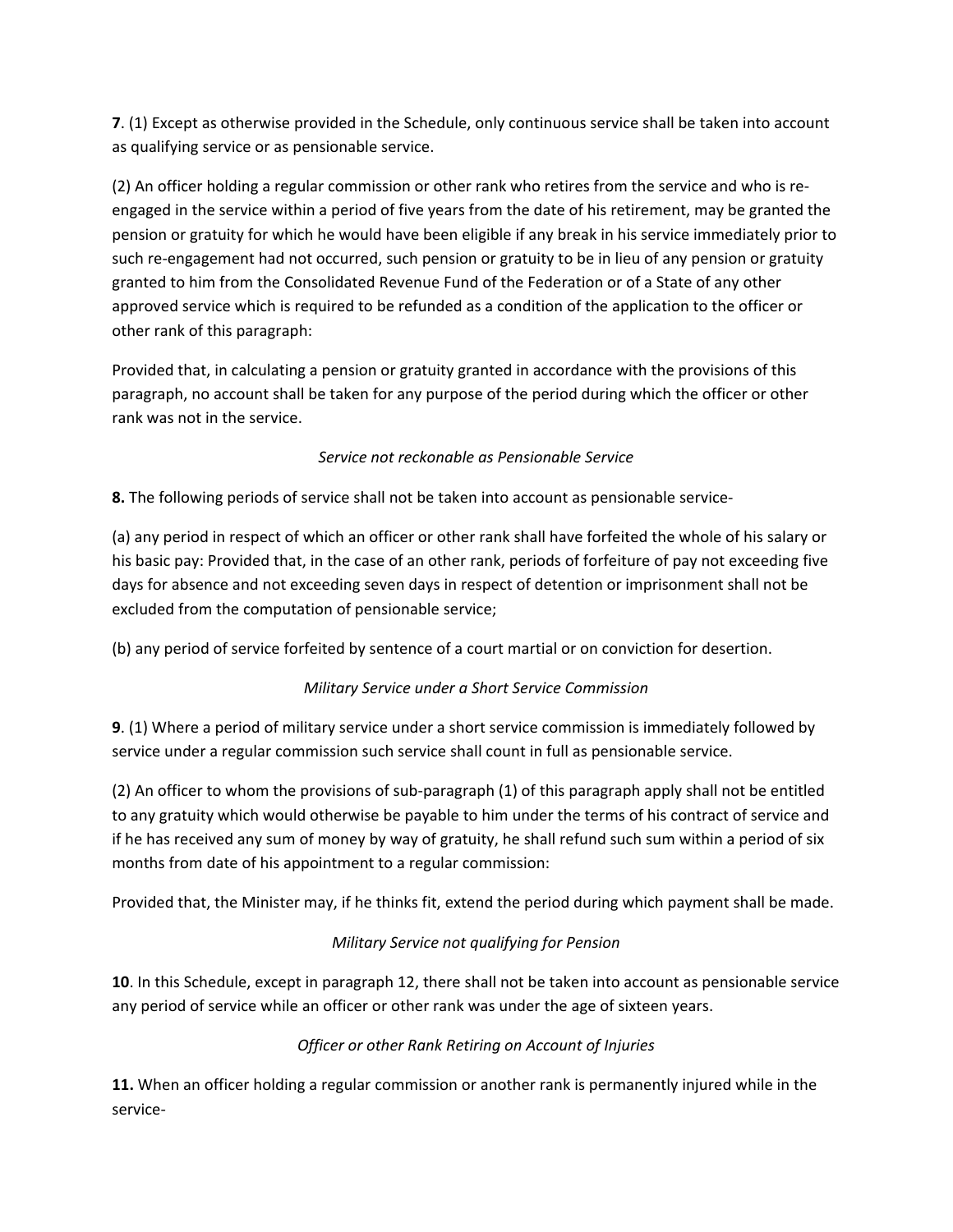(a) without his own default; and

(b) on account of circumstances specifically attributable to the nature of his duty, he may‐

(i) if his retirement is hereby necessitated or materially accelerated and he has not completed the minimum period of military service qualifying him for a pension, be granted a pension under paragraph 1 of this Schedule as if the words "fifteen years or more" in sub‐paragraph (a) thereof were omitted or if for all the words in sub‐paragraph (i) of paragraph (b) thereof there were substituted the words "been in the service" as the case may be, and such pension shall be in lieu of any gratuity under paragraph 2 or 4 of this Schedule as the case may be;

(ii) be granted on retirement a pension appropriate to his case as shown in Table A of the Second Schedule to this Act.

[Second Schedule.]

## *Officers holding Short Service Commission Retirement on account of injuries*

**12**. When an officer holding a short service commission is permanently injured while in the military service‐

(a) without his own default; and

(b) under circumstances specifically attributable to the nature of his duty,

he may if his retirement is thereby necessitated or materially accelerated, be granted on retirement a pension appropriate to his case as shown in the applicable column of Table A of the Second Schedule to this Act.

[Second Schedule.]

## *Pension on Compulsory Retirement for facilitating improvement in organisation or*

## *on a reduction of establishment*

**13**. (1) If an officer holding a regular commission is compulsorily retired from the military service for the purpose of facilitating improvements in the organisation of the Armed Forces by which greater efficiency or economy may be effected, he may, if he has been in the service for less than fifteen years, be granted in lieu of a gratuity under sub‐paragraph (1) of paragraph 1 of this Schedule, a pension at the rate of two *per centum per annum* on pro‐rata basis: Provided that he has completed a minimum of three years' service.

(2) If any other rank who has been re‐engaged after completing fifteen years' service is discharged in consequence of a reduction in the establishment of the Armed Forces, he may be granted in lieu of any gratuity under paragraph 4 a pension under paragraph 1 of this Schedule as if for all the words in sub‐ paragraph (i) of sub-paragraph (b) thereof there were substituted the words "been in the service".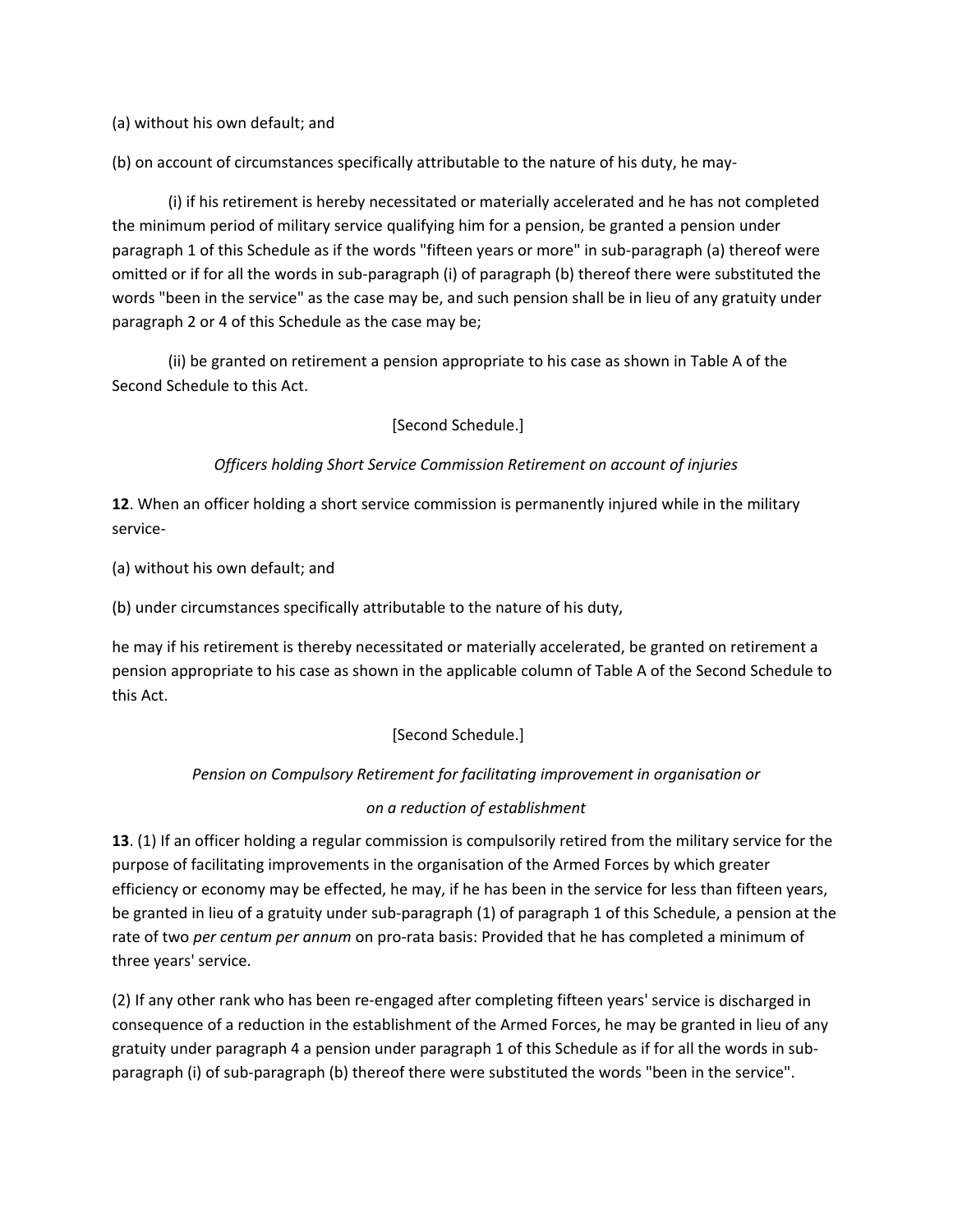### *Application of certain existing Regulations*

**14.** The following provisions of the War Pensions (African Military and Air Force Personnel) Regulations, that is to say, regulation 16 (Power of Review), regulation 17 (Administration of Pension and Gratuity), regulation 18 (Serious Neglect or Misconduct), regulation 19 (Refusal of Treatment), regulation 20 (Unclaimed Pension to Lapse), regulation 21 (Arrears) and regulation 22 (Award of Temporary Treatment Allowance), shall apply in relation to pension and gratuity awarded in accordance with this Schedule as they apply in relation to pension and gratuity awarded in accordance with the regulations, subject to the modifications that‐

(a) reference to the Commissioner shall be construed as reference to the Minister or in the case of regulations 20 and 21, to the medical board;

(b) reference to the Board shall be construed as reference to the medical board established under this Act; and

(c) in regulation 17, references to section 11 of the War Pensions Act and to regulation 14 shall be disregarded.

### **TABLE**

| Gratuity            |                 | Pension            |                          |                          |
|---------------------|-----------------|--------------------|--------------------------|--------------------------|
| Years of<br>Service | <b>Officers</b> | <b>Other Ranks</b> | Officer                  | <b>Other Ranks</b>       |
| 10                  | (a) $100\%*$    | 100%               | $\qquad \qquad -$        | $\overline{\phantom{a}}$ |
| 11                  | 110%            | 110%               | $\overline{\phantom{a}}$ | $\overline{\phantom{a}}$ |
| 12                  | (b) 120%**      | 120%               | $\overline{\phantom{a}}$ | $\overline{\phantom{a}}$ |
| 13                  | 130%            | 130%               | $\overline{\phantom{a}}$ | $\overline{\phantom{a}}$ |
| 14                  | 140%            | 140%               | $\overline{\phantom{a}}$ | $\overline{\phantom{a}}$ |
| 15                  | 100%            | 100%               | 40%                      | $\overline{\phantom{a}}$ |
| 16                  | 110%            | 110%               | 42%                      | 42%                      |
| 17                  | 120%            | 120%               | 44%                      | 44%                      |
| 18                  | 130%            | 130%               | 46%                      | 46%                      |

### *Formula for calculation of Pension and Gratuity based on percentage of last Pay*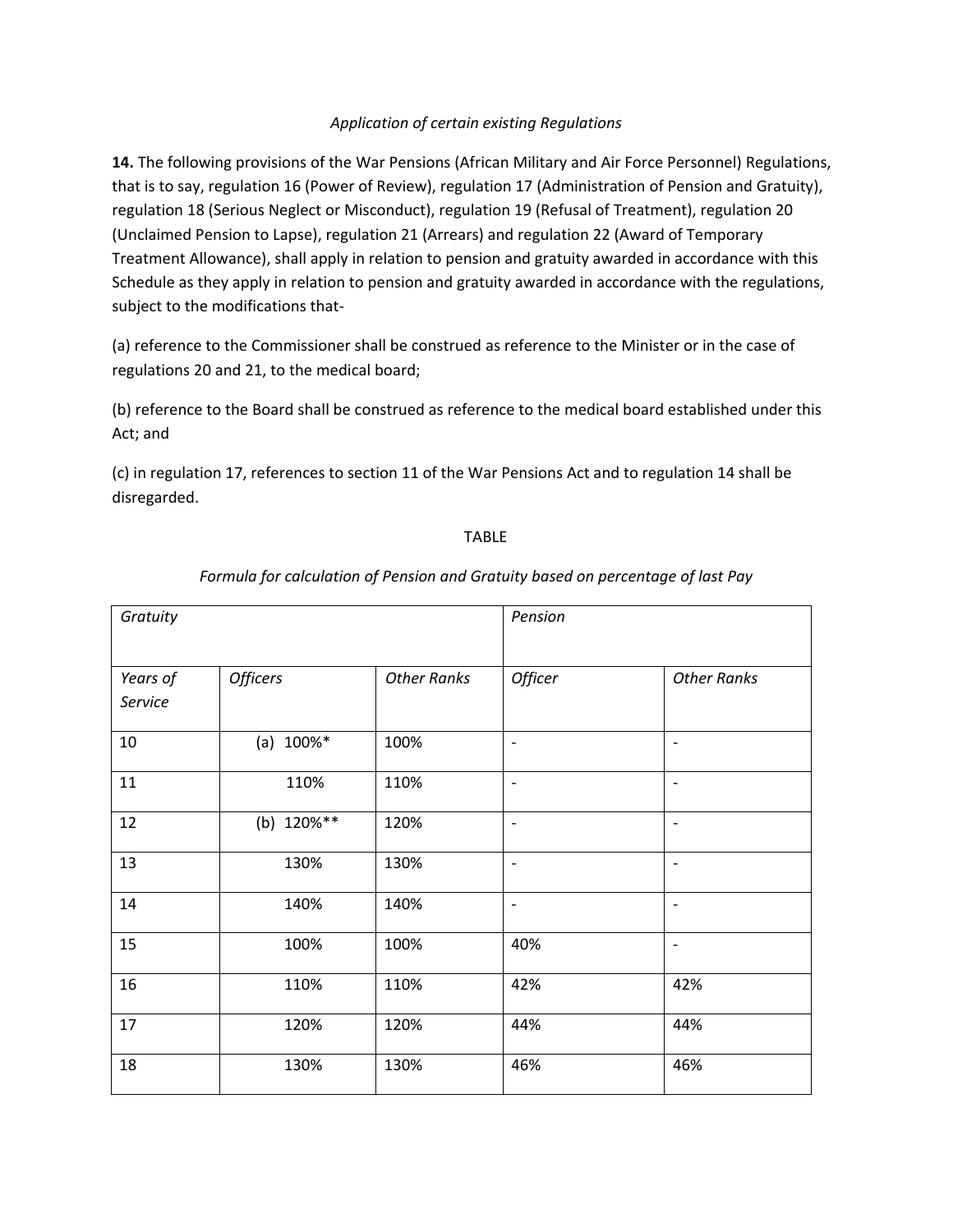| 19 | 140% | 140% | 48% | 48% |
|----|------|------|-----|-----|
| 20 | 150% | 150% | 50% | 50% |
| 21 | 160% | 160% | 52% | 52% |
| 22 | 170% | 170% | 54% | 54% |
| 23 | 180% | 180% | 56% | 57% |
| 24 | 190% | 190% | 58% | 58% |
| 25 | 200% | 200% | 60% | 60% |
| 26 | 210% | 210% | 62% | 62% |
| 27 | 220% | 220% | 64% | 64% |
| 28 | 230% | 230% | 66% | 66% |
| 29 | 240% | 240% | 68% | 68% |
| 30 | 250% | 250% | 70% | 70% |
| 31 | 260% | 260% | 72% | 72% |
| 32 | 270% | 270% | 74% | 74% |
| 33 | 280% | 280% | 76% | 76% |
| 34 | 290% | 290% | 78% | 78% |
| 35 | 300% | 300% | 80% | 80% |

\* (a) For ex‐servicemen affected by Act No. 13 of 1975 only;

\*\* (b) For Coloured Servicemen.

\_\_\_\_\_\_\_\_\_\_\_\_\_\_\_\_\_\_\_\_\_\_\_\_\_\_\_\_\_\_\_

SECOND SCHEDULE

[Section 9.]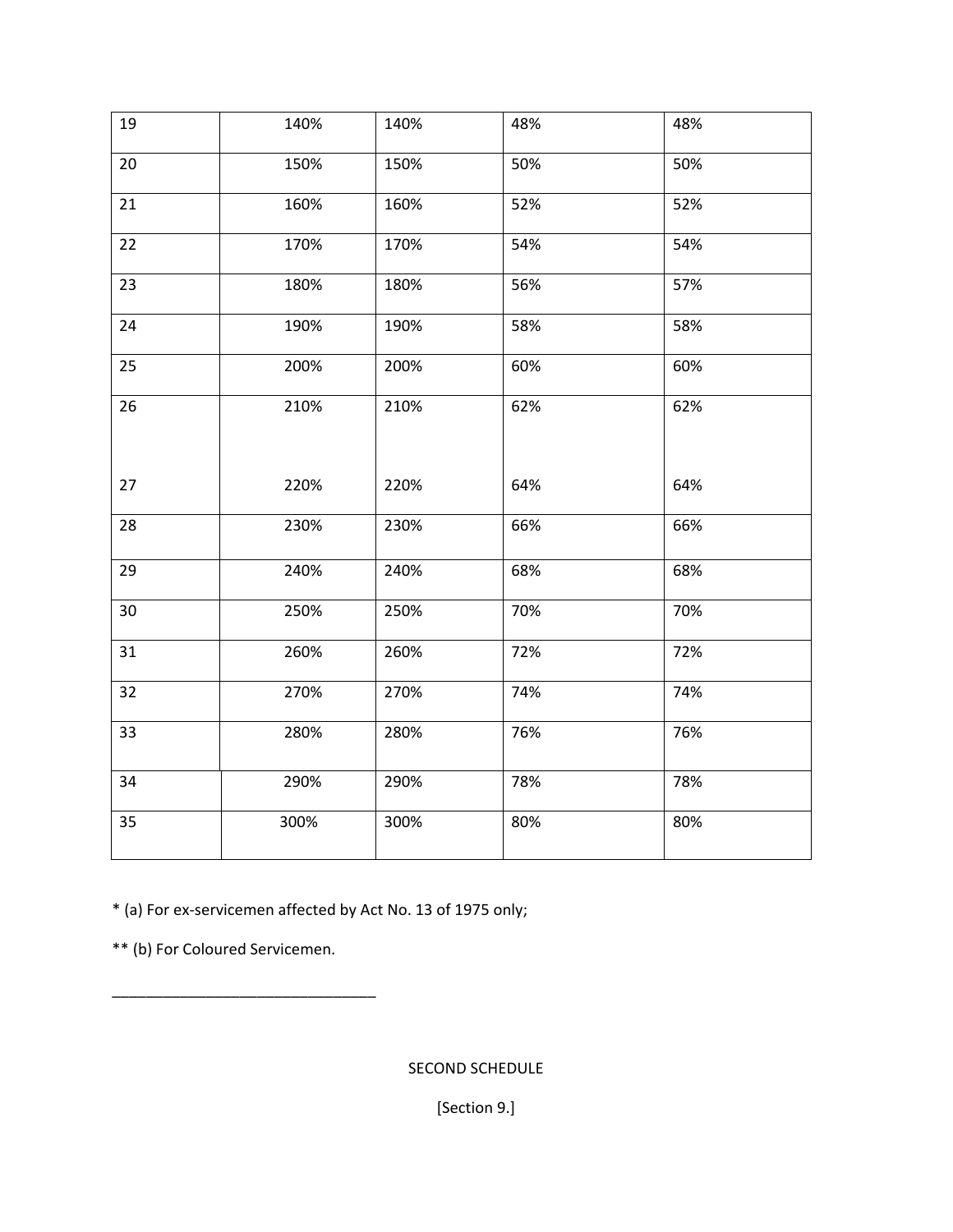### *Pensions and Gratuities for Disablement*

### *Award: General*

**1**. (1) The authorities of the services concerned shall refer to the medical board all servicemen who in their opinion may be eligible for an award under this Act.

(2) Each such reference shall be accompanied by all documents material to the consideration of the particular case, and the medical board may call for such further information as it requires.

**2**. The disablement of a serviceman shall be accepted as being due to war service for the purpose of this Act if the relevant service authority is satisfied that the disablement is due to a wound, injury or disease which‐

(a) is attributable to war service; or

(b) existed before or arose during war service and has been or remains aggravated thereby.

**3.** Where an injury or disease which has led to the retirement or discharge of a serviceman during war service was not noted in the medical report made on the serviceman on the commencement of his service, the injury or disease shall be accepted as due to war service unless the evidence shows that the conditions set out in paragraph 2 of this Schedule are not fulfilled.

**4.** Where there is no note in contemporary official records of a material fact on which a claim for an award under this Act is based, other reliable corroborative evidence of that fact may be accepted.

**5.** Any person aggrieved by a decision of the medical board may appeal to the Minister, whose decision in the matter shall be final.

## *Disablement Awards*

**6**. An award under this Act in respect of the disablement of a serviceman shall, unless his condition permits a final settlement of the degree of the disablement, be made on a temporary basis until a final settlement of the degree of his disablement can be made.

**7**. The category of disablement and the corresponding disability pension shall be in accordance with Table A of this Schedule.

**8**. The degree of disablement shall be assessed by making a comparison between the condition of the disabled serviceman and the conditions of a normal healthy person of the same age, without taking into account‐

(a) the earning capacity of the serviceman in his disabled condition in his own or any other specific trade or occupation; or

(b) the effect of any individual factors or extraneous circumstances.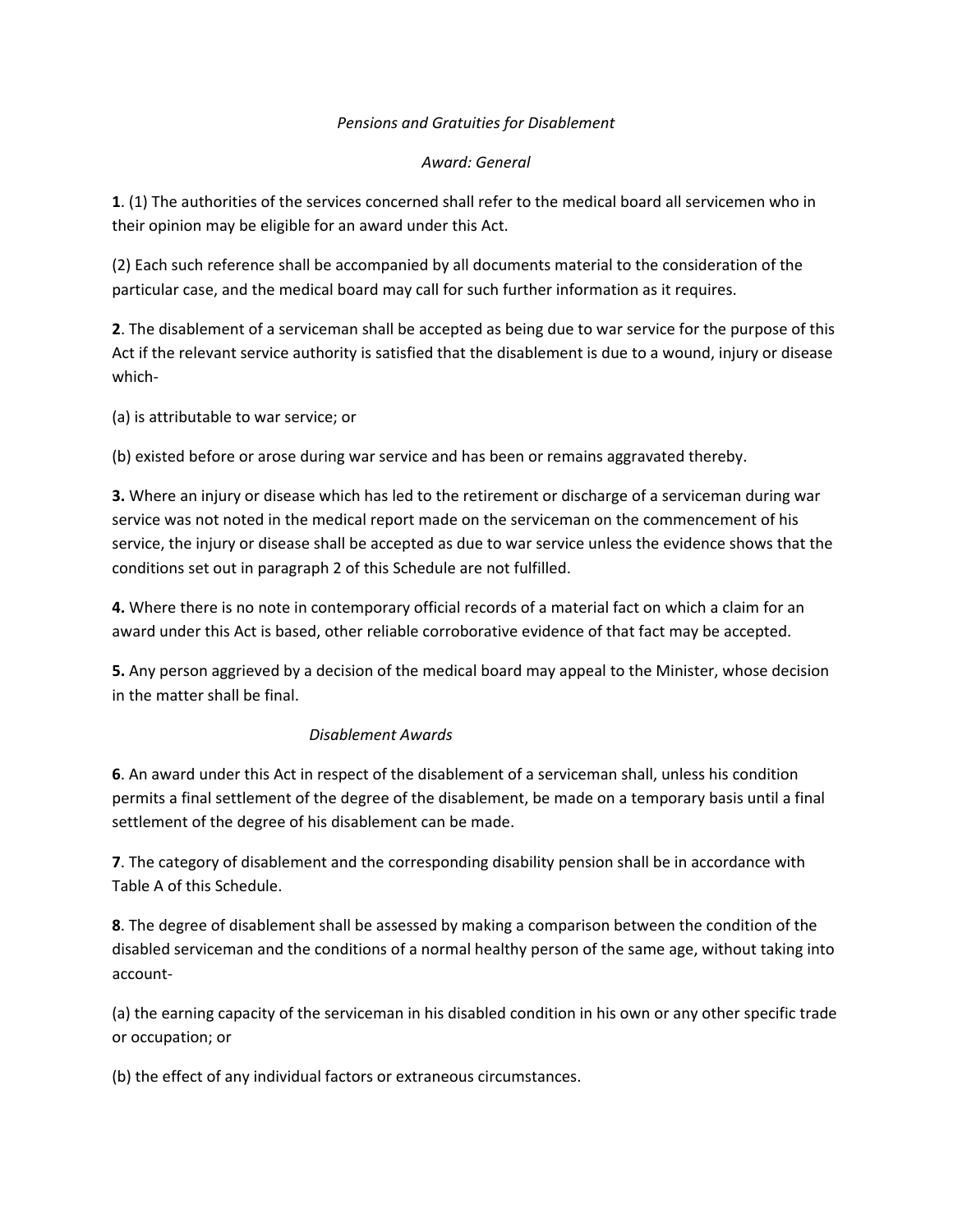**9**. Notwithstanding paragraph 8 of this Schedule‐

(a) where a disablement has reached a settled condition and either is due to an injury specified in Table B of this Schedule or is itself a disablement it shall, in the absence of any special features, be certified for the purposes of this Act by reference to the percentage specified in the said Table B as appropriate to that injury or that disablement;

(b) where a disablement is due to more than one wound, injury or disease, a composite assessment of the degree of disablement shall be made by reference to the combined effect of all such causes of the disablement.

**10**. The medical board shall assess the degree of disablement having due regard to the provisions of paragraphs 8 and 9 of this Schedule, and for this purpose may cause the applicant to be further medically examined.

**11.** In cases where the nature of the disablement makes surgical or medical appliances necessary, such surgical or medical appliances shall be supplied free of cost to the serviceman concerned.

## TABLE A

| Category | Degree of disablement                                      | Disability pension payable                                                      |
|----------|------------------------------------------------------------|---------------------------------------------------------------------------------|
| А        | Not less than 66 2/3 per cent                              | 100 per cent of last pay                                                        |
| B        | Less than 66 2/3 per cent but not less than<br>20 per cent | 60 per cent of last pay                                                         |
|          | Less than 20 per cent                                      | 20 per cent of last pay<br>subject to a minimum of<br>N <sub>30</sub> per month |

### *Disability Pensions Payable*

#### TABLE B

 *Assessment of Disablement due to specified injuries and certain other disablements* 

### *Description of Injury*

| AMPUTATION CASES - UPPER LIMBS                   | Assessment per cent |
|--------------------------------------------------|---------------------|
| Loss of both hands or amputation at higher sites | 100                 |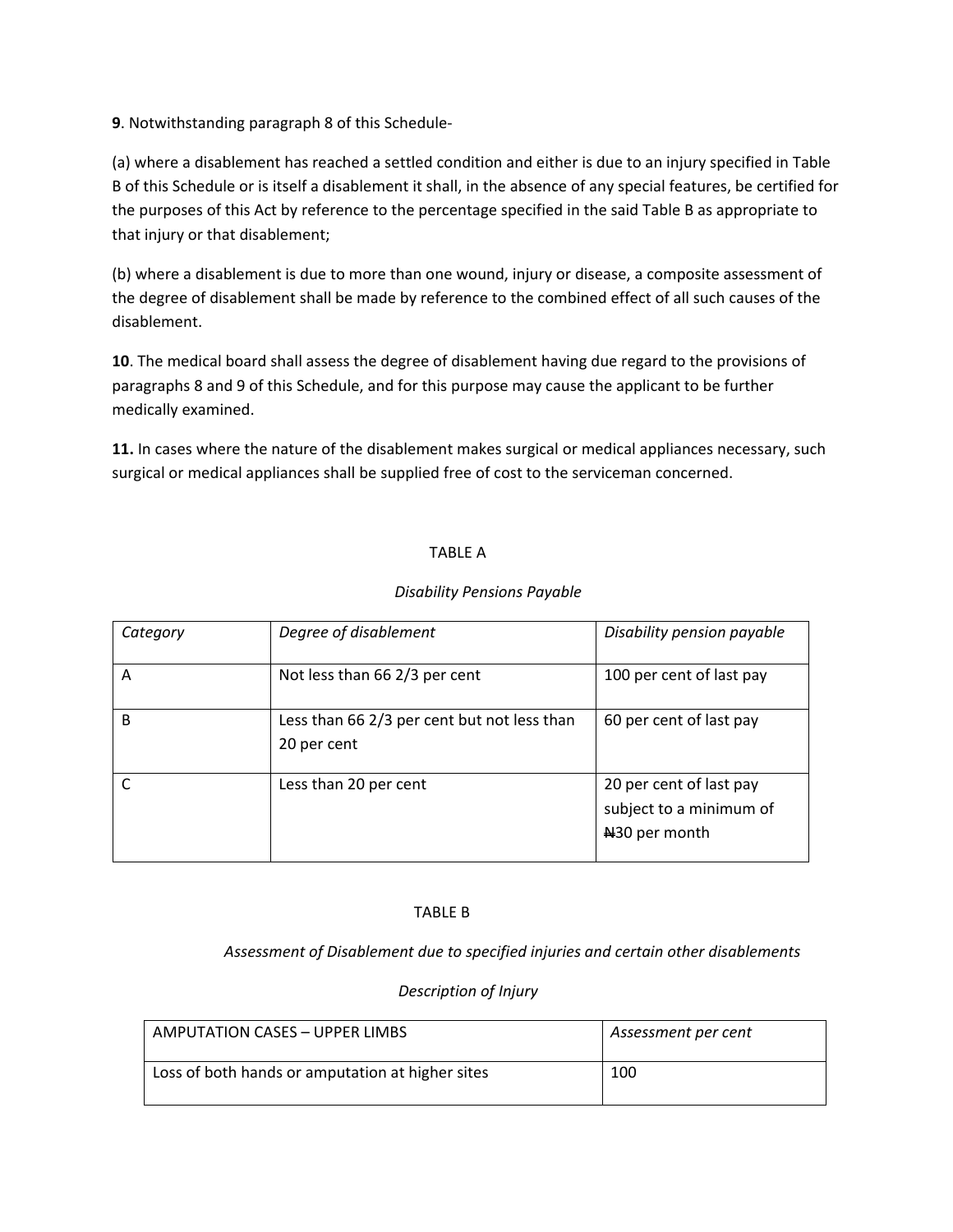|                                                              | Right arm | Left arm per |
|--------------------------------------------------------------|-----------|--------------|
|                                                              | per cent  | cent         |
|                                                              |           |              |
| Amputation at shoulder or below shoulder with stump less     | 80        | 70           |
|                                                              |           |              |
|                                                              |           |              |
| Amputation from 8 inches from tip of acromion to less than 4 | 70        | 60           |
|                                                              |           |              |
|                                                              | 60        | 50           |
|                                                              |           |              |
|                                                              | 40        | 30           |
|                                                              |           |              |
|                                                              | 30        | 20           |
|                                                              |           |              |
|                                                              | 20        | 20           |
|                                                              |           |              |
|                                                              | 20        |              |
|                                                              |           |              |
|                                                              |           |              |

In the case of a left‐handed person certified to be such, the degree of disablement appropriate to an injury specified above affecting the left arm, hand, etc., shall be that indicated above as appropriate to an injury affecting the right arm, etc., and *vice versa*.

The loss of thumb and four fingers of a hand has the same assessment as the loss of that hand.

| <b>AMPUTATION CASES - LOWER LIMBS</b>                                       | Assessment<br>per cent |
|-----------------------------------------------------------------------------|------------------------|
| Double amputation, through thigh or through thigh on one side and loss of   | 100                    |
| other foot, or double amputation below thigh to 4 inches below knee         |                        |
| Double amputation through leg lower than 4 inches below knee                | 100                    |
| Amputation of one leg lower than 4 inches below knee and loss of other foot | 100                    |
|                                                                             | 100                    |
| Amputation at hip or below hip with stump not exceeding 5 inches in length  | 80                     |
| Amputation of leg below hip with stump exceeding 5 inches in length,        |                        |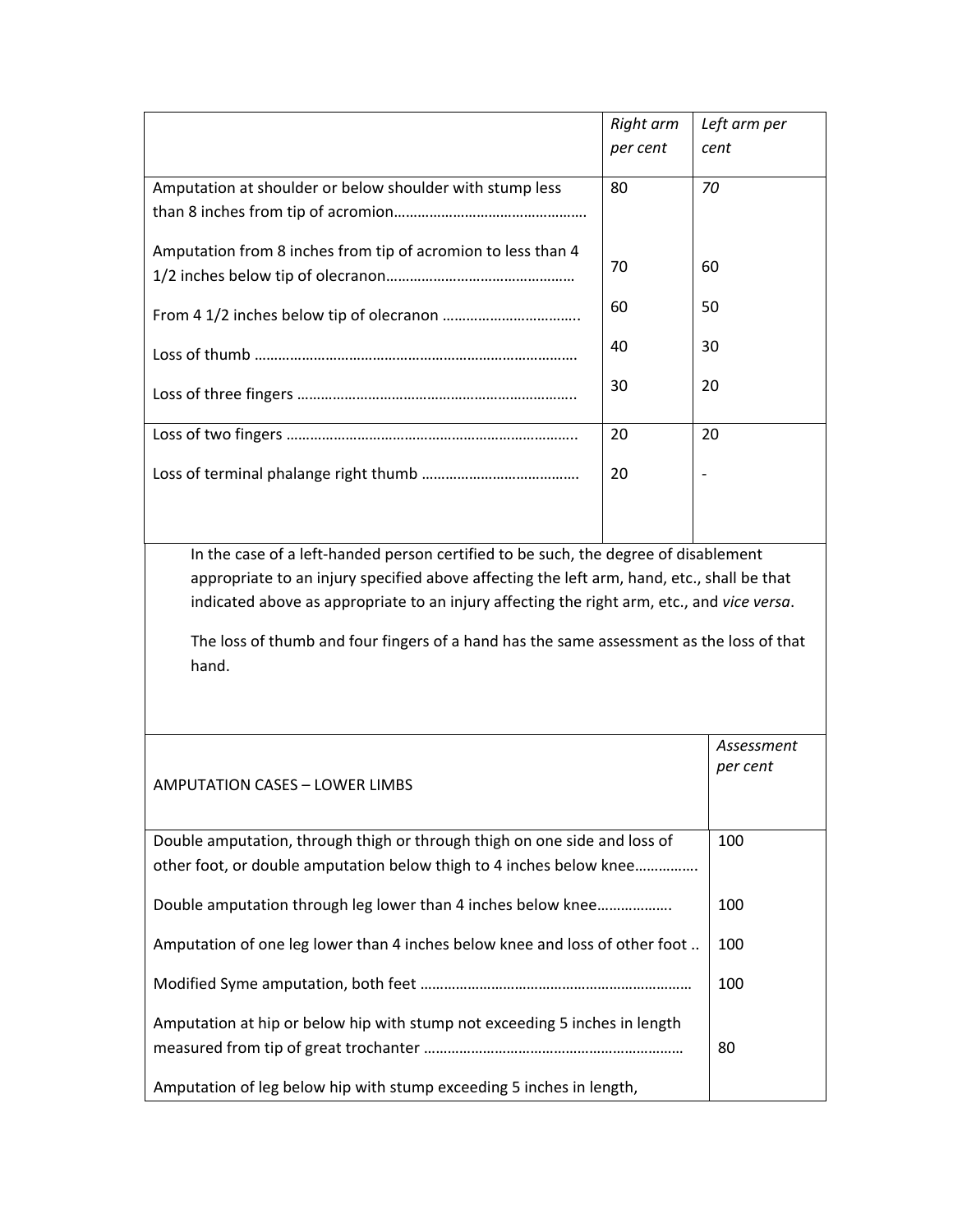| measured from tip of great trochanter but not beyond middle thigh    | 70         |
|----------------------------------------------------------------------|------------|
|                                                                      | 70         |
|                                                                      | 40         |
|                                                                      | 30         |
| Loss of toes of both feet proximal to the proximal interphalangeal   |            |
|                                                                      | 30         |
| Loss of all toes of one foot proximal to the interphalangeal joint   | 20         |
| Loss of all toes of both feet distal to the proximal interphalangeal | 20         |
| <b>OTHER SPECIFIC INJURIES</b>                                       | Assessment |
|                                                                      | per cent   |
|                                                                      | 40         |
|                                                                      | 30         |
|                                                                      | 100        |
|                                                                      | 100        |
| <b>OTHER DISABLEMENTS</b>                                            | Assessment |
|                                                                      | per cent   |
|                                                                      | 100        |
|                                                                      | 100        |

Third Schedule

[Section 17 (2).]

Enactments Repealed